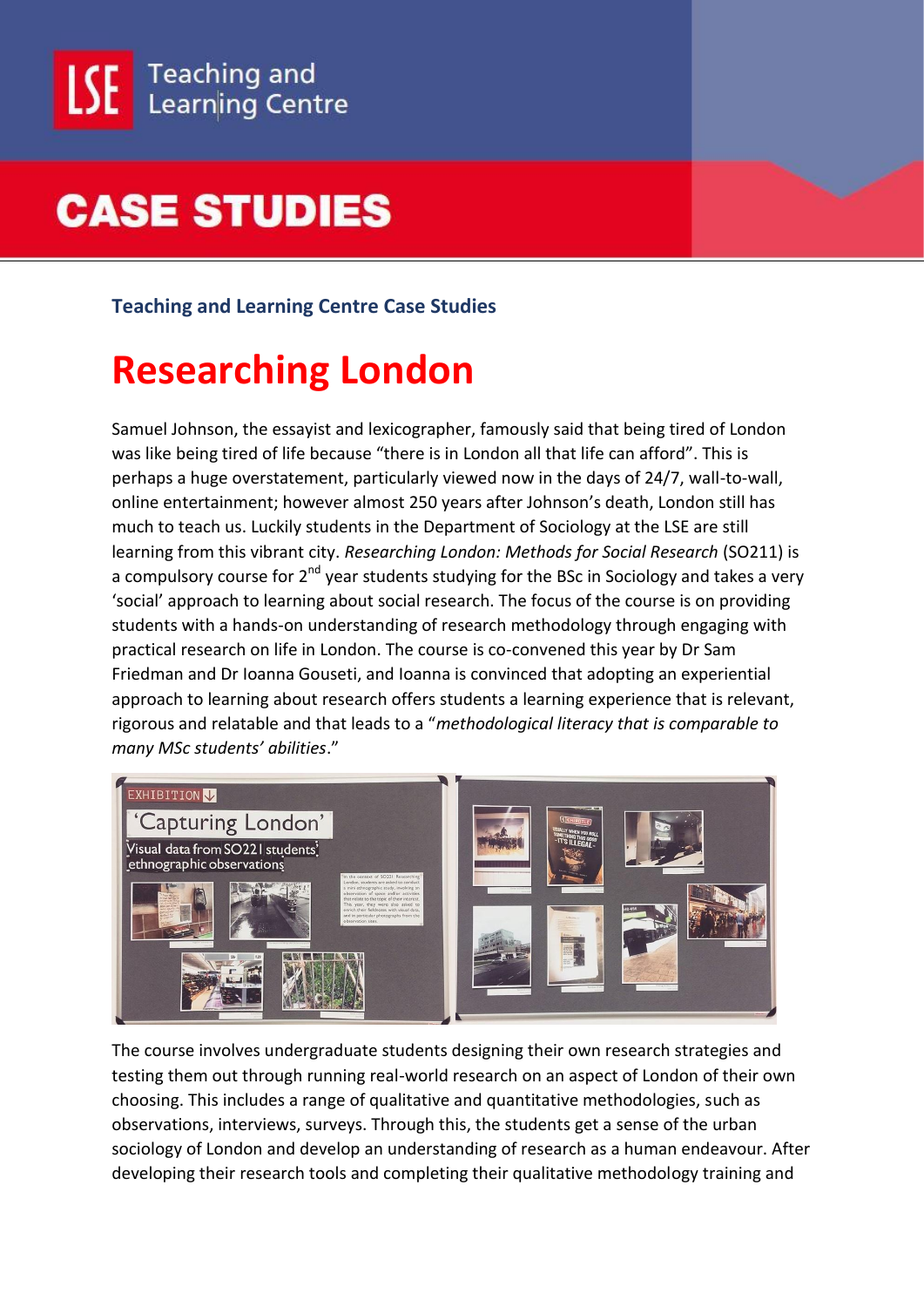initial fieldwork in Michaelmas Term, the students work as groups, using quantitative methodologies, and present their findings during a class conference in Lent Term. They also draw on these experiences to develop a final research proposal that very often feeds into their final year dissertations. Through designing and running their own projects the students are able to enhance their skills in self-management, communication, presentation and the application of a range of qualitative and quantitative research techniques. By any measure, the breadth of the course means that this is very rigorous undertaking; however the DIY approach to learning social research also means that students are able to develop a deeper personal connection with their learning experience.

This course offers real value and enjoyment while the range of topics and the different approaches that students take means that there is no end to the possibilities of researching London (other than ethical considerations); as many topics can be explored through many different approaches and through many different perspectives. But it is not just the nature of the projects that supports student learning, simply by giving students permission to be autonomous learners and personalise their own learning experience, the course offers students something that they can carry forward with them. Something that will inform their future research undertakings and the way that they conceptualise research. So it is not just the experience that they will remember, they will also be taking away insight and understanding and, as Ioanna says, "*It doesn't have to be big, it can be a small project, but having something like this might be one of the things that the student will remember for a long time*."

Through this course, students are able to see a bigger picture, a larger snapshot of London. The observation of urban contexts (crowds, tourism, economics etc.) forms a key aspect of this course and through active enquiry, students are able to grow as individuals whilst developing their understanding of a living city. For example, one student was interested in researching gentrification in particular neighbourhoods and this topic lead them to visit some London boroughs that they might not have otherwise visited. This example of learning beyond the classroom shows just one of the many benefits of the course.

But it is not just the students who have benefited from this course. Ioanna has also gathered new ideas that have helped inform her own research. Her research focuses on public reactions to crime, specifically the fear of crime, so she was fascinated when some of her students decided to develop a research project that focussed on the fear of being perceived *as* a criminal rather than victim (which is the common approach). Students bring excitement and new perspectives; they bring fresh minds and fresh questions, and this 'freshness' can help open up new avenues for research. In a busy city like London, studying the lived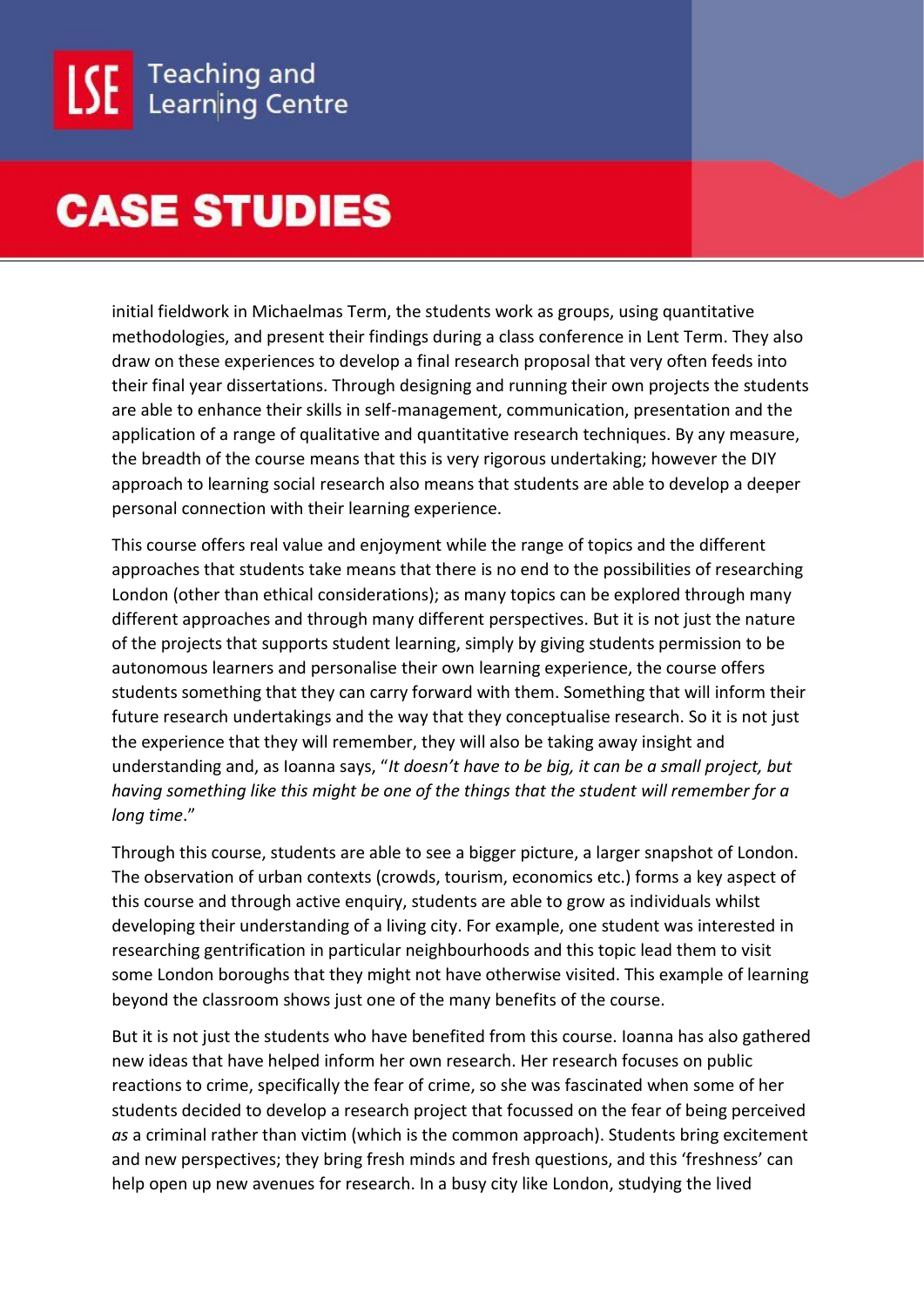

environment can offer the possibility of researching some rather thought-provoking aspects of life! These new perspectives and new avenues of enquiry are all built around a robust course that is underpinned by a practical understanding of quantitative and qualitative methodologies, involving grounded theory, research ethics, visual data and surveys.



While the more 'traditional' approach to teaching undergraduate students about research approaches has been classroom-based, offering a course that take the learning onto the streets can make a real impact on both the students and academic staff. The classroom offers a safe space where concepts can be examined in abstraction but this abstraction can reduce the connection between the learner and the things they are learning. This is especially the case with topics that are often considered to be 'dry' or 'technical', such as research methodology. When students find themselves researching the world beyond the campus things become more relevant and more connected and solving real-life problems can lead to a more meaningful learning experience. But social research can also be challenging and there is much that students can gain from meeting such challenges. Since this course is about working through research issues in the real world, when some students were struggling to focus their research questions, Ioanna made an effort not to over-help them but to stay in the background and let them work through their own problems. This approach allowed students to learn from trial and re-trial, and helped maintain their sense of autonomy and control.

Students studying *Researching London: Methods for Social Research* are unlikely to become tired of London but are more likely to become invigorated through researching within this particular 'lab'. London is a diverse and exciting city, through studying on this course students get first-hand experience of designing and conducting research; they become familiar with concepts such as reliability, validity, generalisability, reflexivity and ethics, and the work that they produce supports their future research undertakings. For some students, this is a crucial step in deciding what their final year dissertation should be focused on. And